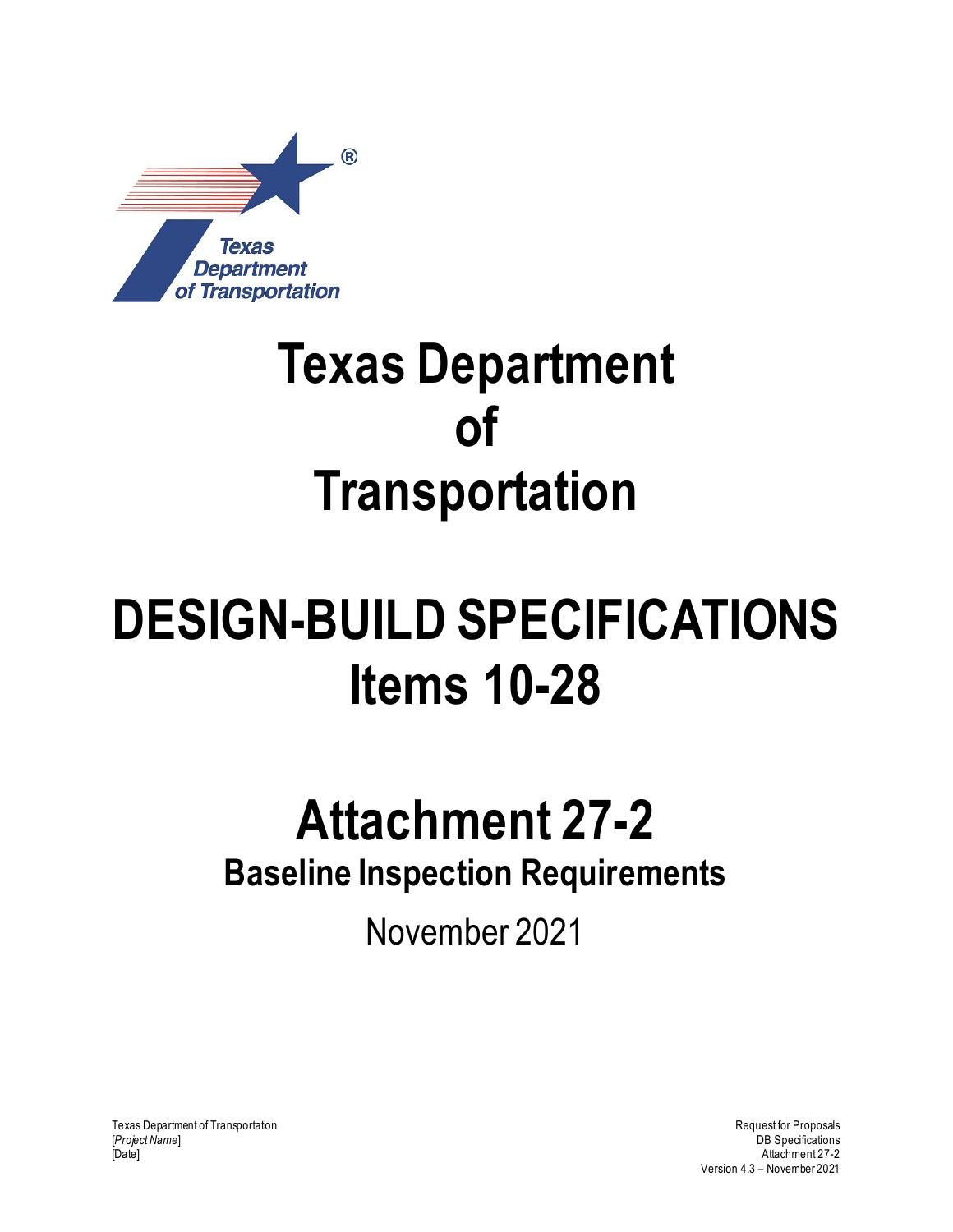| <b>ELEMENT</b><br><b>CATEGORY</b> | <b>ELEMENT</b>                   | INSPECTION/MEASUREMENT METHOD | <b>MEASUREMENT</b><br>$REF^*$ | <b>MEASUREMENT RECORD</b>                                                                                                                                  |
|-----------------------------------|----------------------------------|-------------------------------|-------------------------------|------------------------------------------------------------------------------------------------------------------------------------------------------------|
| 1) PAVEMENT                       |                                  |                               |                               |                                                                                                                                                            |
| $1.1$                             | <b>Ride quality</b>              | Physical measurement          | 1.1.1                         | Location and depth of any individual discontinuity (e.g.<br>bumps and depressions) that is greater than 3/4"                                               |
| $1.2$                             | <b>Edge drop-offs</b>            | Physical measurement          | 1.2.1                         | Location and depth of any individual edge drop-offs that is<br>greater than 2" for more than 10 feet in length                                             |
| 1a) PAVEMENT (ASPHALT)            |                                  |                               |                               |                                                                                                                                                            |
| 1a.1                              | <b>Ruts</b>                      | Physical measurement          | 1a.1.1                        | Location and depth of any individual rut that is greater<br>than 1/2"                                                                                      |
| 1a.2                              | <b>Cracking</b>                  | Physical measurement          | 1a.2.1                        | Location and length of any unsealed cracking with a width<br>greater than 1/4" and a length exceeding 5 feet.                                              |
| 1b) PAVEMENT (CRCP)               |                                  |                               |                               |                                                                                                                                                            |
| 1 <sub>b.1</sub>                  | <b>Spalled Cracks</b>            | Physical measurement          | 1b.1.1                        | Location and length of any individual spalling of any crack<br>greater than 12" length                                                                     |
|                                   |                                  |                               |                               | Location and number of any popouts greater than 4" wide<br>or long exceeding a depth of 1";                                                                |
| 1 <sub>b.2</sub>                  | <b>Popouts and Punchouts</b>     | Physical measurement          | 1b.2.1                        | Location and number of any punchout with a maximum<br>dimension of 24" or more exceeding 1/4" vertical fault<br>dimension compared to adjacent intact slab |
| 1 <sub>b.3</sub>                  | <b>Longitudinal Cracking</b>     | Physical measurement          | 1b.3.1                        | Location and length of any longitudinal cracks with width<br>exceeding 1/8"                                                                                |
| 1c) PAVEMENT (JCP)                |                                  |                               |                               |                                                                                                                                                            |
| 1c.1                              | <b>Damaged Joints and Cracks</b> | Physical measurement          | 1c.1.1                        | Location and length of any individual spalling of joints or<br>cracks more than 3" in width and greater than 12" length                                    |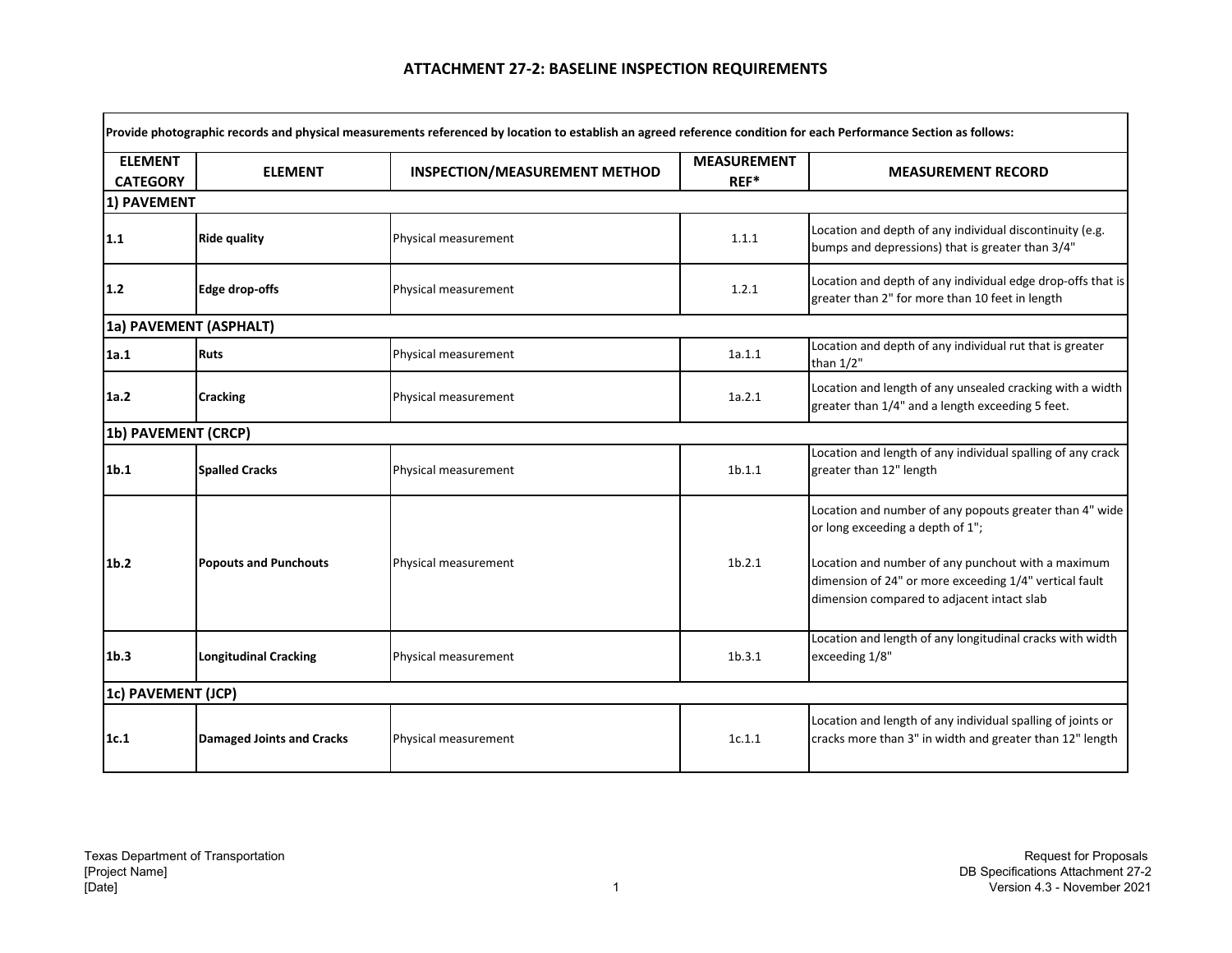| <b>ELEMENT</b><br><b>CATEGORY</b> | <b>ELEMENT</b>                                                                                         | <b>INSPECTION/MEASUREMENT METHOD</b>                       | <b>MEASUREMENT</b><br>$REF^*$ | <b>MEASUREMENT RECORD</b>                                                                                                                                                                        |
|-----------------------------------|--------------------------------------------------------------------------------------------------------|------------------------------------------------------------|-------------------------------|--------------------------------------------------------------------------------------------------------------------------------------------------------------------------------------------------|
| 1c.2                              | Slabs with cracks in multiple<br>directions                                                            | Visual Inspection                                          | 1c.2.1                        | Location and number of any slabs separated into three or<br>more pieces by a combination of transverse cracks and<br>longitudinal cracks of any width extending from edge to<br>edge of the slab |
| 1c.3                              | <b>Slabs with Longitudinal Cracks</b>                                                                  | Physical measurement                                       | 1c.3.1                        | Location and length of any longitudinal cracks in any slab<br>with width exceeding 1/8"                                                                                                          |
| 2) DRAINAGE                       |                                                                                                        |                                                            |                               |                                                                                                                                                                                                  |
| 2.1                               | Non-bridge class culverts, pipes,<br>ditches, channels, catch basins,<br>inlets, manholes and outfalls | Visual Inspection                                          | 2.1.1                         | General condition                                                                                                                                                                                |
| $2.2$                             | <b>Drainage treatment devices</b>                                                                      | Visual Inspection                                          | 2.2.1                         | General condition                                                                                                                                                                                |
| 2.4                               | <b>Erosion</b>                                                                                         | Visual inspection                                          | 2.4.1                         | Location and general condition of any erosion greater<br>than 12" deep along ditches, swales, ponds, and channels                                                                                |
| 2.5                               | <b>Channels and ditches - Permanent</b><br>erosion control measures                                    | Visual inspection                                          | 2.5.1                         | Location and general condition of any undermined or<br>damaged erosion control measures                                                                                                          |
| <b>3) STRUCTURES</b>              |                                                                                                        |                                                            |                               |                                                                                                                                                                                                  |
| 3.1                               | <b>Structures components</b>                                                                           | Visual inspection                                          | 3.1.1                         | General condition                                                                                                                                                                                |
|                                   |                                                                                                        | Physical measurement and records of previous<br>inspection | 3.1.2                         | Location of any individual deck, superstructure or<br>substructure with condition rating less than seven (7)                                                                                     |
| 3.3                               | <b>Gantries and high-masts</b>                                                                         | Visual inspection                                          | 3.3.1                         | General condition                                                                                                                                                                                |
| 3.4                               | <b>Access points</b>                                                                                   | Visual inspection                                          | 3.4.1                         | General condition                                                                                                                                                                                |
| 3.5                               | <b>Retaining walls</b>                                                                                 | Visual inspection                                          | 3.5.1                         | General condition                                                                                                                                                                                |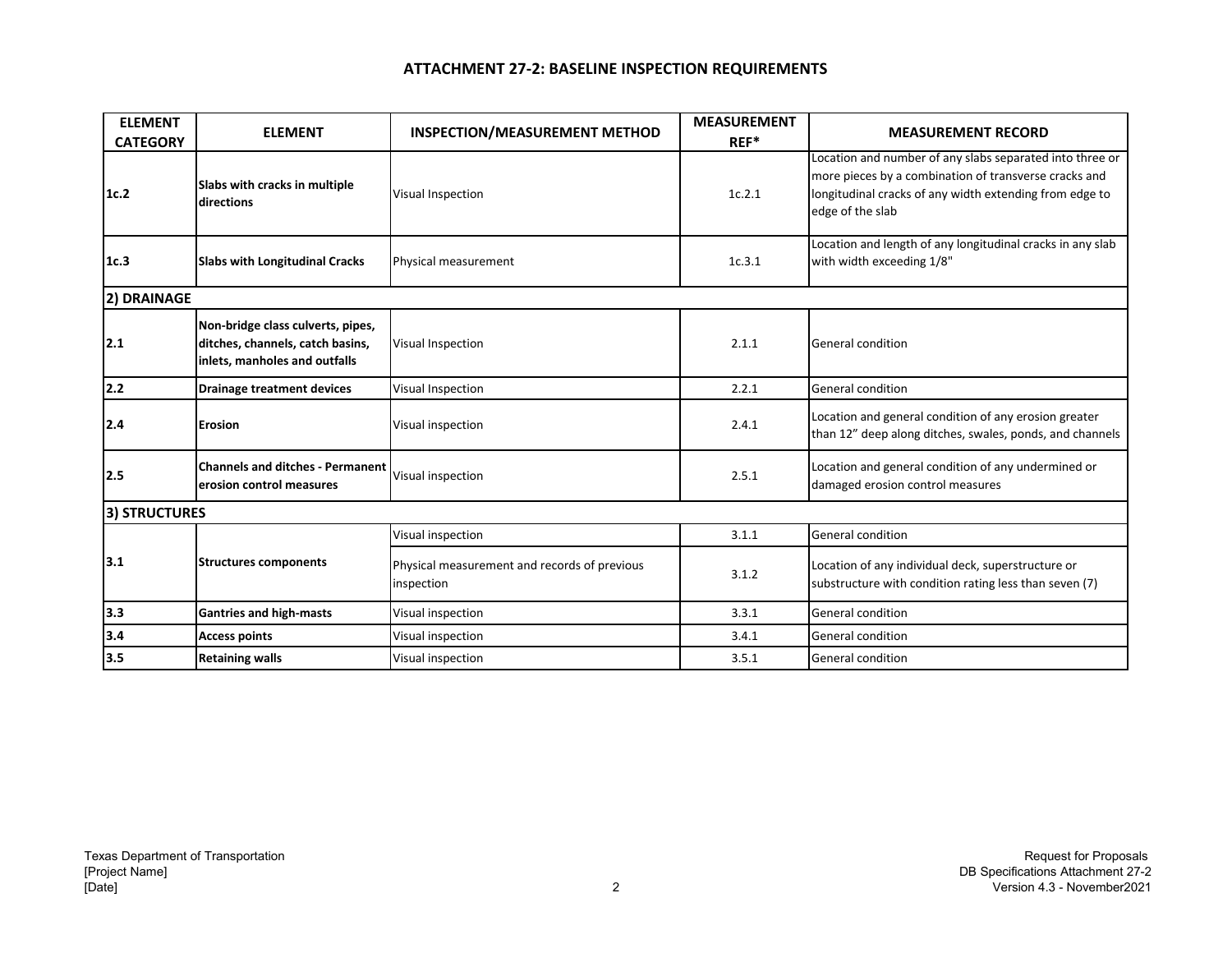| <b>ELEMENT</b><br><b>CATEGORY</b> | <b>ELEMENT</b>                                               | <b>INSPECTION/MEASUREMENT METHOD</b>                                                                                    | <b>MEASUREMENT</b><br>$REF^*$ | <b>MEASUREMENT RECORD</b>                                                                                                                                          |
|-----------------------------------|--------------------------------------------------------------|-------------------------------------------------------------------------------------------------------------------------|-------------------------------|--------------------------------------------------------------------------------------------------------------------------------------------------------------------|
|                                   |                                                              | 4) PAVEMENT MARKINGS, OBJECT MARKERS, BARRIER MARKERS AND DELINEATORS                                                   |                               |                                                                                                                                                                    |
| 4.1                               | <b>Pavement markings</b>                                     | a) Markings - General<br>Visual inspection (to include a record of visibility of<br>markings under low beam headlights) | 4.1.1                         | Marking visibility under low-beam headlight                                                                                                                        |
|                                   |                                                              | Physical measurement                                                                                                    | 4.1.2                         | Location and length of pavement marking where there is<br>loss of material                                                                                         |
|                                   |                                                              | b) Profile markings - visual inspection                                                                                 | 4.1.3                         | General condition                                                                                                                                                  |
| 4.2                               | <b>Raised reflective markers</b>                             | Visual inspection                                                                                                       | 4.2.1                         | Location and number of raised reflective markers that are<br>ineffective in any 10 consecutive markers (ineffective<br>includes missing, damaged, settled or sunk) |
| 4.3                               | <b>Delineators &amp; Markers</b>                             | Visual inspection                                                                                                       | 4.3.1                         | General condition                                                                                                                                                  |
|                                   | 5) CURBS, GUARDRAILS, SAFETY BARRIERS AND IMPACT ATTENUATORS |                                                                                                                         |                               |                                                                                                                                                                    |
| 5.1                               | <b>Curbs</b>                                                 | Visual inspection                                                                                                       | 5.1.1                         | General condition                                                                                                                                                  |
| 5.2                               | <b>Guardrails and safety barriers</b>                        | Visual inspection                                                                                                       | 5.2.1                         | General condition                                                                                                                                                  |
| 5.3                               | <b>Impact attenuators</b>                                    | Visual inspection                                                                                                       | 5.3.1                         | General condition                                                                                                                                                  |
| <b>6) TRAFFIC SIGNS</b>           |                                                              |                                                                                                                         |                               |                                                                                                                                                                    |
| 6.1                               | General - All signs                                          | Visual inspection                                                                                                       | 6.1.1                         | General condition                                                                                                                                                  |
| 6.2                               | <b>Warning and regulatory signs</b>                          | Visual inspection                                                                                                       | 6.2.1                         | General condition                                                                                                                                                  |
| 7) TRAFFIC SIGNALS                |                                                              |                                                                                                                         |                               |                                                                                                                                                                    |
| 7.1                               | General                                                      | Visual inspection                                                                                                       | 7.1.1                         | General condition                                                                                                                                                  |
| 7.2                               | Pedestrian elements and vehicle<br>detectors                 | Visual inspection                                                                                                       | 7.2.1                         | General condition                                                                                                                                                  |
| 8) LIGHTING                       |                                                              |                                                                                                                         |                               |                                                                                                                                                                    |
| 8.1                               | Roadway lighting - general                                   | Visual inspection                                                                                                       | 8.1.1                         | General condition                                                                                                                                                  |
| 8.2                               | <b>Sign lighting</b>                                         | Visual inspection                                                                                                       | 8.2.1                         | General condition                                                                                                                                                  |
| 8.3                               | <b>Aesthetic lighting</b>                                    | Visual inspection                                                                                                       | 8.3.1                         | General condition                                                                                                                                                  |
| 8.4                               | <b>Electrical supply</b>                                     | Visual inspection                                                                                                       | 8.4.1                         | General condition                                                                                                                                                  |
| 8.5                               | <b>Access panels</b>                                         | Visual inspection                                                                                                       | 8.5.1                         | General condition                                                                                                                                                  |
| 8.6                               | <b>High-mast lighting</b>                                    | Visual inspection                                                                                                       | 8.6.1                         | General condition                                                                                                                                                  |